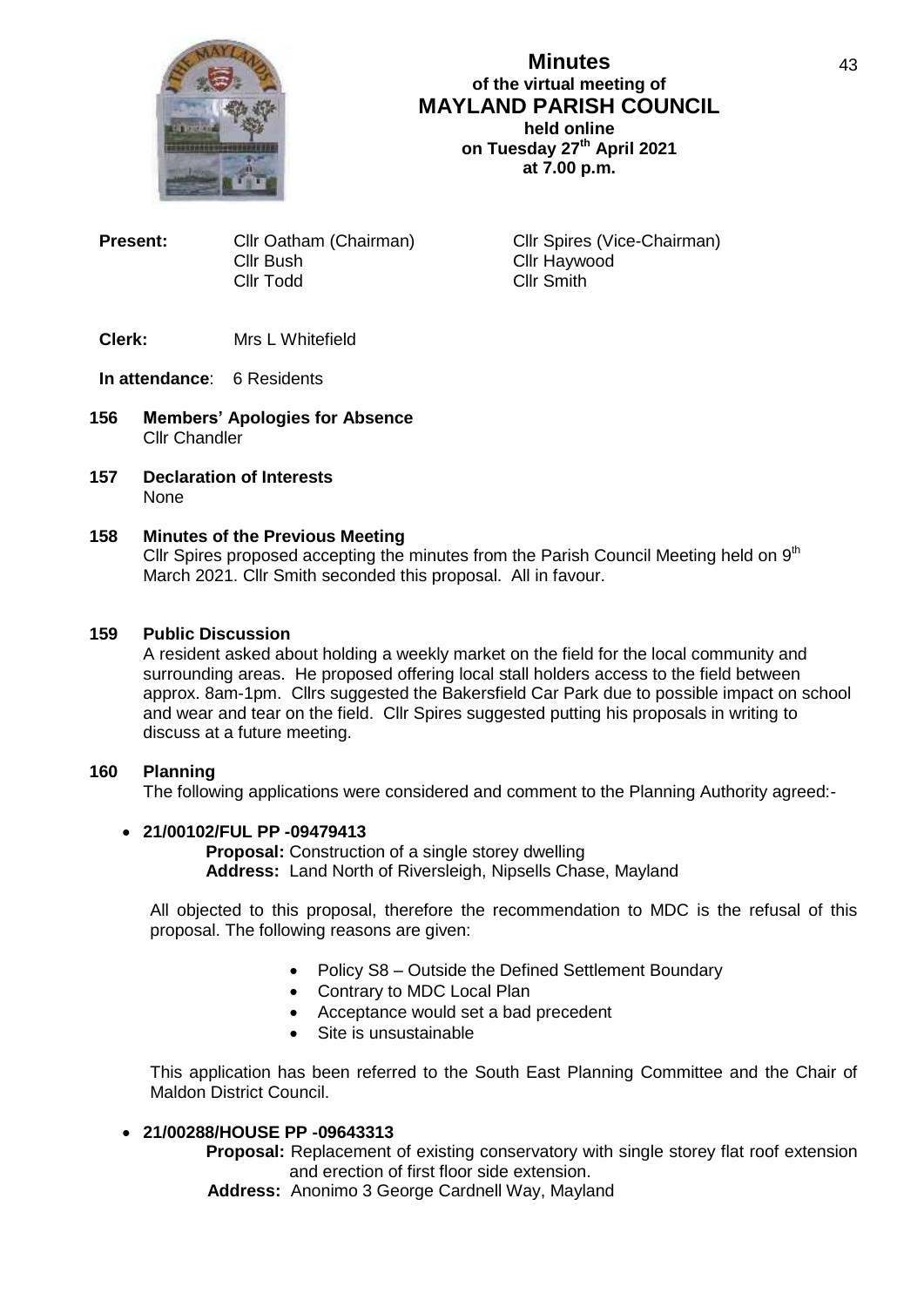All objected to this proposal, therefore the recommendation to MDC is the refusal of this proposal. The following reasons are given:

- Overdevelopment
- Affect Street Scene
- Impact on neighbouring property
- Strain on car parking

# **21/00299/HOUSE PP -09622609 Proposal:** Single storey front extension to hall **Address:** 22 Hillcrest, Mayland

No objections to this proposal.

# **21/00290/HOUSE PP -09646119**

 **Proposal:** Single storey rear extension including annexe for carers. Single storey outbuilding with covered walkway. Changes to fenestration. New fence. **Address:** Fiddlers Rest 1 Mill Road, Mayland

No objections to this proposal.

# **21/00056/FUL**

 **Proposal:** A six meter activity net to be installed alongside existing play equipment in the Lawling Park Field

 **Address:** Lawling Park Hall, Katonia Avenue, Mayland

No objections to this proposal.

# **21/00351/HOUSE PP -09698265**

 **Proposal:** Removal of side conservatory and construct a new single storey rear and side extension.  **Address:** Bywaters 292 Esplanade, Mayland

No objections to this proposal.

# **For information only:**

20/01143/HOUSE PP -09224649

263 Esplanade, Mayland

Proposed balcony off existing first floor study recessed into existing roof and extended onto timber post with brick piers.

An appeal has been made against Maldon District Council's decision to refuse to grant planning permission.

19/00402/FUL PP -07756161

Oakridge Old Heath Road, Mayland

Section 73A – Retrospective application for the change of use of the stables and barn buildings to a dwelling house. Change of use of land as domestic garden. Alterations to boundary treatments and the access.

An appeal has been made against Maldon District Council's decision to refuse to grant planning permission.

21/00103/HOUSE PP -09481035

40 West Avenue, Mayland

Demolition of existing side extension and the creation of a side extension to form an annex. This application has been amended by the revision of the description of the proposal.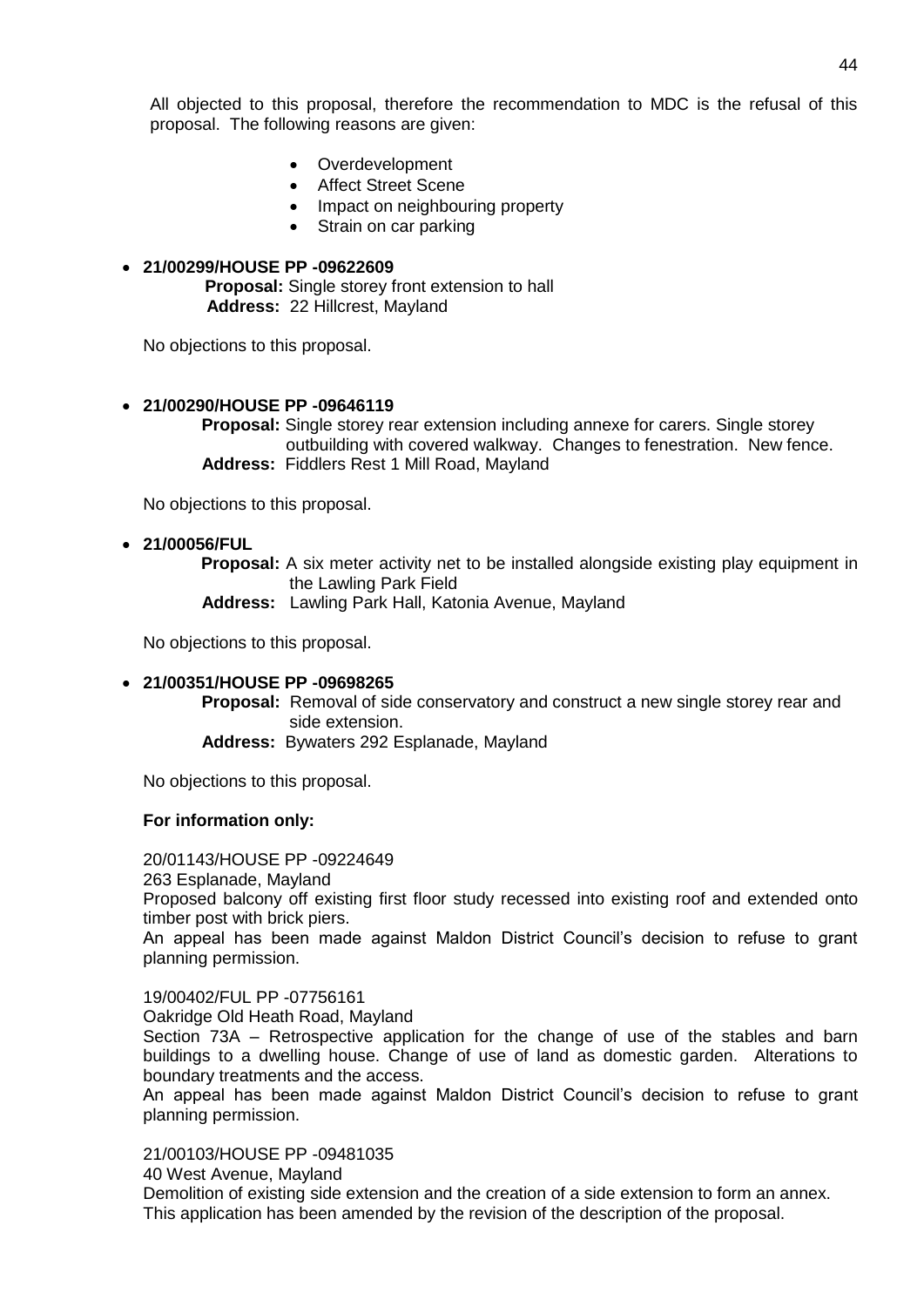### **DECISIONS:**

### **FUL/MAL/20/01340**

The construction of a replacement dwelling and the temporary stationing of a mobile home for a period of 2 years to provide accommodation during the construction of the new building Sunnyside, Grange Avenue **REFUSE**

## **OUT/MAL/20/01082**

Outline planning application for the construction of single dwelling house, gardens, parking and access to Steeple Road with all matters of details reserved for future determination except for means of access to the site.

45 Steeple Road, Mayland **APPROVE**

### **HOUSE/MAL/21/00093**

Single storey rear/side extension with balcony over and front porch Nipsells Farm House, Nipsells Chase, Mayland **APPROVE**

### **LDP/MAL/21/00111**

Claim for lawful development certificate for a proposed new single storey rear and side extension Bywaters, 292 Esplanade, Mayland

# **REFUSED**

#### **HOUSE/MAL/20/01257**

Demolition of existing conservatory and erection of rear extension, front and rear dormer roof alterations and front porch (amendment to previous grant of planning permission 20/00713/HOUSE and 20/01064/NMA to increase the overall ridge height of the property by 850mm)

Wicke Pin, 9 Katonia Avenue, Mayland **APPROVE**

### **VAR/MAL/21/00137**

Removal of conditions 5 & 6, variation of condition 4 on approved planning permission 20/00734/FUL (Change of use from Class B1 to Class B8 together with ancillary works to the existing buildings)

Eastern Petroleum Supplies, Land adjacent Newhouse Farm, Maldon Road **REFUSE**

# **161 Finance**

Councillors received a list of all payments and receipts. The approved payments and receipts are listed below: -

| <b>PAYMENTS</b> |                                |                                                    | <b>NET</b> |
|-----------------|--------------------------------|----------------------------------------------------|------------|
| Date            | Payee                          | Service/supply                                     |            |
| 08-Mar-21       | <b>County Broadband</b>        | WiFi                                               | 27.61      |
| 10-Mar-21       | Streetmaster                   | 2 x Clarendon Seats for Cardnell Field             | 1,112.00   |
| 12-Mar-21       | Eon                            | <b>Street Lighting</b>                             | 139.91     |
| 20-Mar-21       | Voipfone                       | Renewal Fee                                        | 3.00       |
| 01-Apr-21       | Ahead4                         | Licence for Logmein                                | 3.00       |
| 07-Apr-21       | Zoom                           | Monthly subscription                               | 11.99      |
| 24-Feb-21       | <b>BuyaPlan</b>                | Location/Block plans for space climber application | 60.28      |
| 12-Mar-21       | <b>Small Engine Services</b>   | 10 packs of 2 stroke engine oil                    | 15.41      |
| 29-Mar-21       | Smart Wheelie                  | Pack of 100 wheelie bin stickers                   | 89.00      |
| 19-Mar-21       | Best Kept Playing Fields       | Membership Fee 2021                                | 40.00      |
| 25-Mar-21       | <b>Maldon District Council</b> | Planning Application Fee for space Climber         | 117.00     |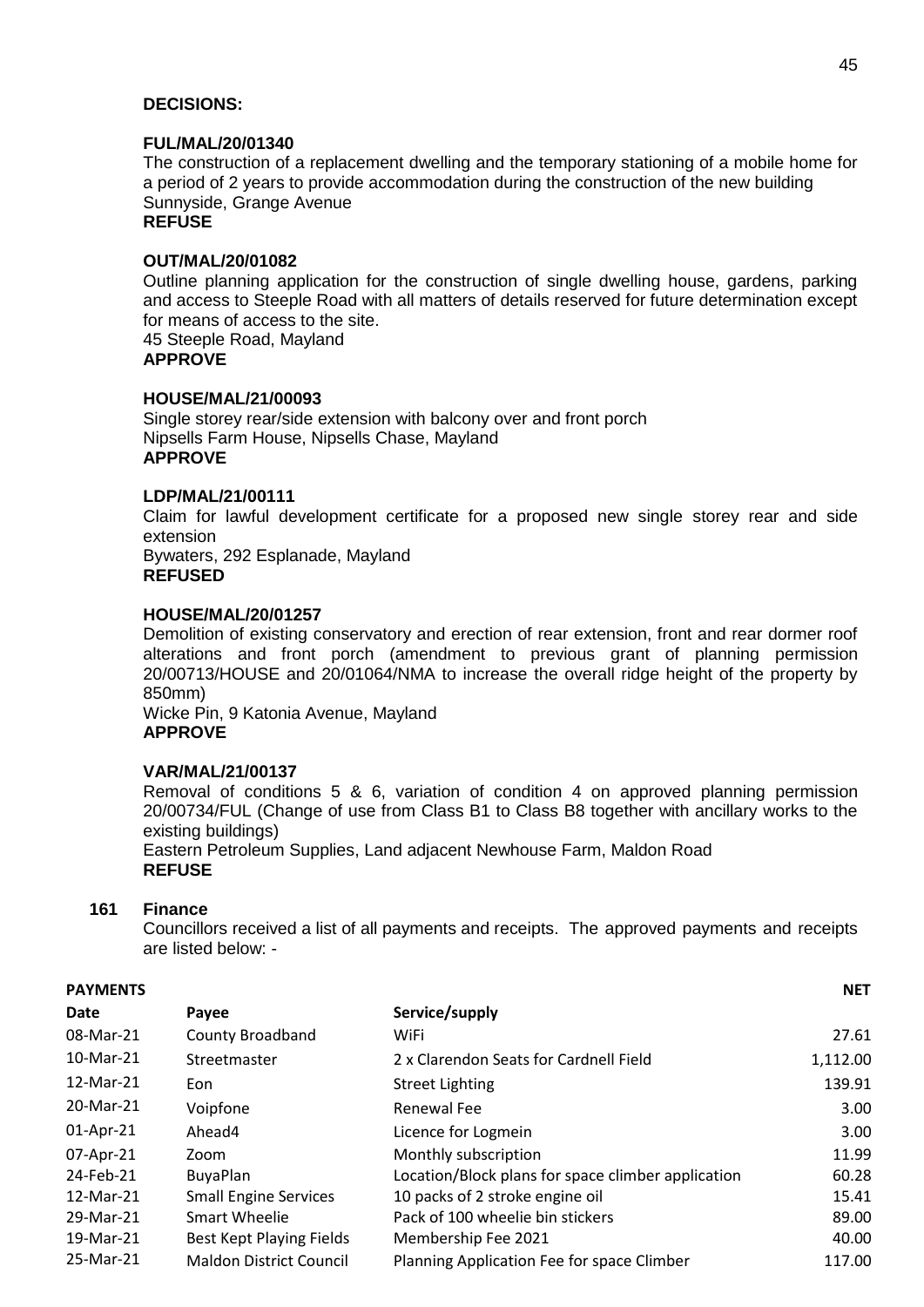| 17-Mar-21       | Wicksteed Leisure              | 2 x seats for Roundabout                                                                 | 273.33    |
|-----------------|--------------------------------|------------------------------------------------------------------------------------------|-----------|
| 22-Apr-21       | <b>Maldon District Council</b> | <b>Engagement Team March</b>                                                             | 111.15    |
| 31-Mar-21       | <b>Essex Wildlife Trust</b>    | Membership Fee 2021                                                                      | 40.00     |
| 01-Apr-21       | S-Type Security                | Patrols March                                                                            | 490.00    |
| 10-Mar-21       | <b>EALC</b>                    | Training days x 2 for Paul Chandler less credit from<br>previous training day March 2020 | 85.00     |
| 01-Apr-21       | Clearwater Technology Ltd      | Maintenance contract half year charge                                                    | 225.36    |
| 27-Apr-21       | Land Registry (J Oatham)       | Land Registry copies for North Drive/Paton Place                                         | 28.00     |
| 30-Mar-21       | <b>SLCC</b>                    | Regional Training Day 21/4/21 for Clerk                                                  | 45.00     |
| 13-Apr-21       | Mrs L Whitefield               | Petty Cash Top up (£9.70 from March)                                                     | 29.21     |
| 07-Apr-21       | MSJ Garwood                    | <b>Grounds Maintenance March</b>                                                         | 786.04    |
| 07-Apr-21       | MSJ Garwood                    | <b>Marking Football Pitches</b>                                                          | 325.00    |
| 01-Apr-21       | EALC/NALC                      | Affiliation Fees 2021/22                                                                 | 741.95    |
| 06-Apr-21       | DJ Moore                       | Re-surfacing Cherry Alley                                                                | 3,250.00  |
| 13-Apr-21       | <b>NEST</b>                    | <b>Staff Pension</b>                                                                     | 106.97    |
| 25-Apr-21       | <b>MPC Staff</b>               | <b>Staff Wages</b>                                                                       | 1,818.40  |
|                 |                                |                                                                                          | 9,974.61  |
| <b>RECEIPTS</b> |                                |                                                                                          |           |
| 23-Mar-21       | <b>SSE Electricity</b>         | Refund after meter reading                                                               | 9.14      |
| 22-Apr-21       | <b>Maldon District Council</b> | Parish Precept                                                                           | 50,124.50 |

46

**50,133.64**

## **PETTY CASH**

| .         |                         |                          |       |
|-----------|-------------------------|--------------------------|-------|
| 11-Mar-21 | Mayland Service Station | <b>Fuel for Strimmer</b> | 4.97  |
| 20-Mar-21 | <b>Wickes</b>           | Cement for new seats     | 16.17 |
|           |                         |                          | 21.14 |

- Cllr Bush proposed that these payments be accepted. Cllr Spires seconded this proposal.
- Cllr Haywood verified the bank reconciliations.
- Grant may be available for a memorial for HRH Duke of Edinburgh as he was a patron for Best Playing Fields Association.

# **162 Clerk's Report**

Each Councillor has received an update on matters from the previous meeting.

# **163 Lawling Park Committee** *including Bakersfield, Lawling Playing Field & Dog Walk Area*

 **Flooding issues –** Cllr Spires has spoken to resident in Katonia Ave regarding flooding problems in back garden. It could have been down to blocked drain in Nipsells Chase but will request a report from Anglian Water who carried out this work and then decide what course of action to take.

Ditch in park needs a smaller grid to stop rubbish blocking it. Cllr Haywood to assess.

- **Play inspection-** Cllr Spires proposed that a quotation from Maldon District Council be accepted to carry out a play inspection. Cllr Bush seconded this. All in favour. The cost is £60 per area assessed.
- **Tennis Courts-** A hole has been made in the back of the tennis courts for people to get in. It was agreed to make a temporary repair until new fence installed.
- **Electricity bills-** Caretaker to check meter readings as bills still high considering hall is not used.
- **Quad bikes on field-** letter written to resident using the field for quad bike. No further problems.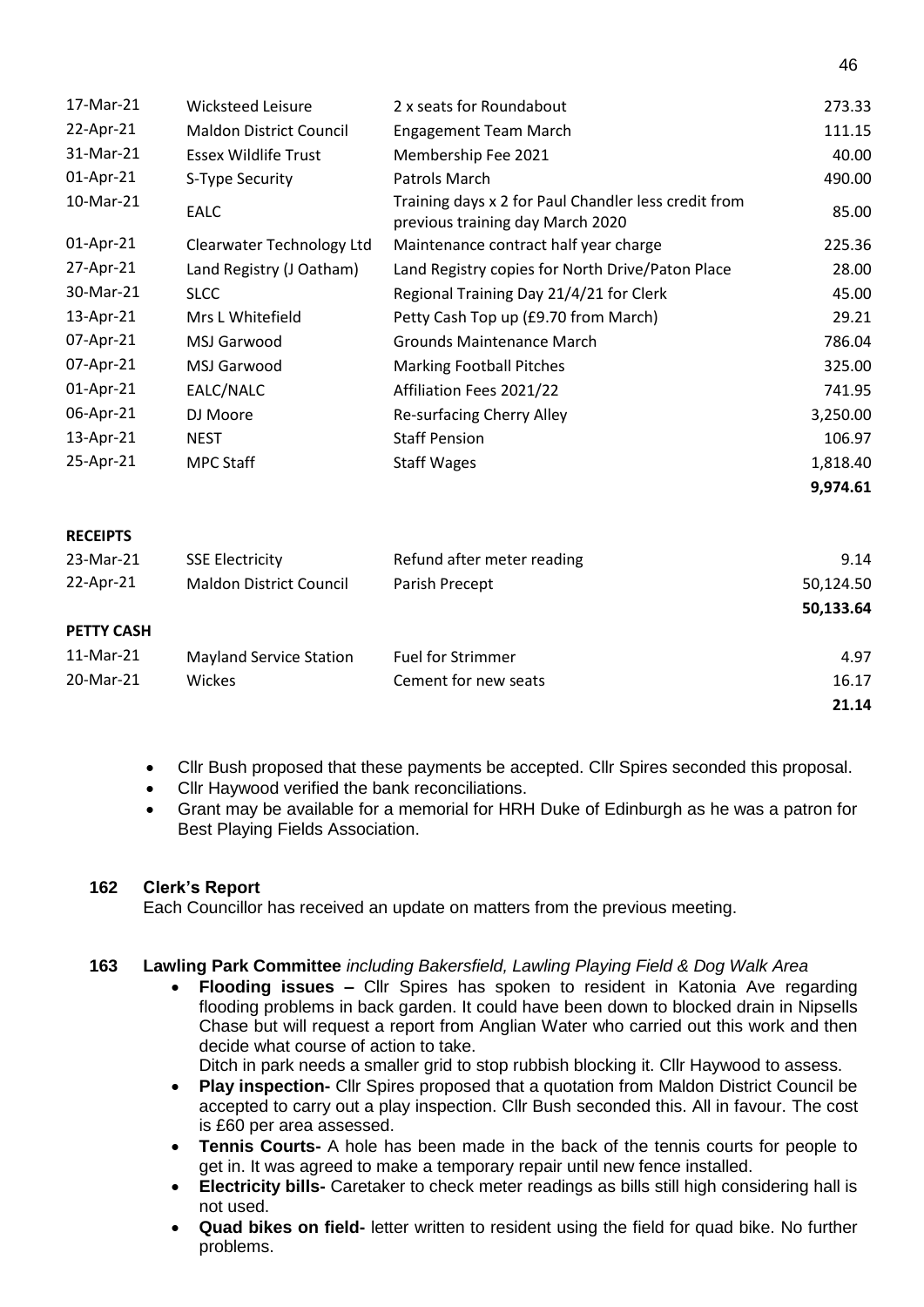- **Changing rooms-** It was agreed that the football club could use the changing rooms in accordance with the government guidance. The door into the hall is to be locked at all times.
- **Damaged sign in park-** Fault with sign which needs repairing. Cllrs Oatham/Smith to repair.
- **Boot sales-** Cllr Oatham proposed that boot sales can be held as often as possible. Cllr Haywood emphasised the need for a toilet to be in use in the hall which was agreed. To look into separate outside toilets being installed for Football club, boot fairs, park users.
- **Skate park-** Still waiting for phone number of contractor to give us a quote for extension. The need for certification makes this a problem for some companies.
- **BMX Track-** Gary Bott to give us a quote for more soil to fill the cracks
- **Petrol Chain Saw-** Idea for using at the new Orchard but it was decided that not suitable due to training/equipment required.

# **164 Facebook**

Cllr Oatham asked that any information going on the Facebook page be checked by the other Councillors first.

## **165 Meetings/Training**

The government has stated that virtual meetings cannot be held after 7<sup>th</sup> May 2021. The Annual Parish Council Meeting will be held after 17<sup>th</sup> May in the hall with government guidance to be followed.

## **166 Memorial Park**

Cllr Oatham proposed that £15 be spent on compost for the memorial garden. All in favour. A honeysuckle is to be moved as it is climbing on the wall.

# **167 Nature Reserve**

Volunteers have offered to clear trees in new Orchard but Clerk to check with Maldon District Council regarding TPO in place. Clerk to ask Garwoods to quote for brambles to be removed. Then new fence can be installed.

# **168 Drug issues/Policing**

 **Security Company** – Discussion about what security company should do when find youths in park. It was agreed that unless they were doing anything wrong, they could stay in the park. Clerk to pass on to company.

# **169 Village Environment**

- **Seawall Ramp** Cllr Spires to do a draft of the ramp.
- **Dog Bins –** All dog bins to be reviewed. One already replaced at entrance to Bakersfield walk.
- **Litter Bins –** Cllr Oatham proposed that an invoice to empty the two new litter bins in Bakersfield and Cherry Alley be paid. Cllr Haywood seconded this. All in favour. Maldon District Council to pay after this first year.
- **West Ave/Gladwell Walk –** Problems with drainage from house in West Avenue. Resident at the meeting explained why they had put shingle next to property. It was agreed that a meeting between resident and councillors to discuss way forward would take place.
- **'Pick up Crew' tools –** Cllr Smith proposed that a budget of £80 be given to the 'Pick up crew' to purchase new tools for picking up litter around the village. Cllr Oatham seconded. All in favour.
- **Young Farmers –** They have cleared a brook in Latchingdon. Cllr Haywood suggested that we can use the young farmers to clear a brook in the Nature Reserve. Cllr Haywood to action.
- **BRB** No update/new district councillors elected in May could form part of the group against this being built.